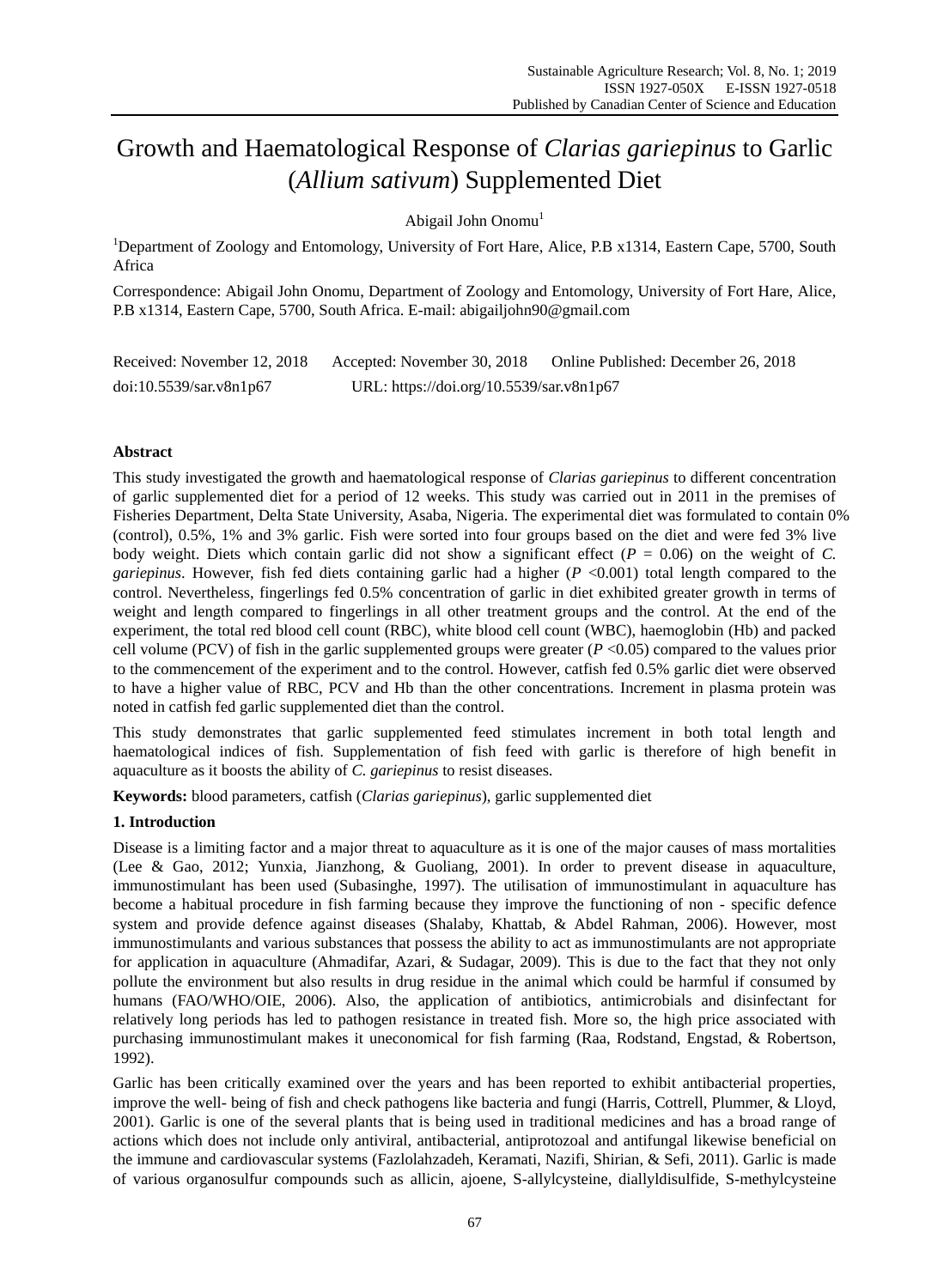sulfoxide and S-allyl cysteine (Corzomartinez, Corzo, & Villamiel, 2007).

Growth improvement has been observed in fish fed with garlic supplemented (Dias, El-Nagar, & El-Hady, 2002; Metwally, 2009; Nya & Austin, 2009). Allicin has been reported as the compound responsible for growth enhancement and is able to attain this by improving intestinal flora and digestion, thereby leading to an increased growth rate (Lee & Gao, 2012). Improved haematological parameter has been reported for fish fed with garlic supplemented diet. Hence this study seeks to investigate the growth and haematological response of *Clarias gariepinus* to garlic supplemented diet. We hypothesized that *Clarias gariepinus* will show improved growth and haematology in response to garlic inclusion in diet.

#### **2. Materials and Methods**

## *2.1 Study Area*

The study was carried out in 2011 in the premises of Fisheries, Delta State University, Asaba, Delta State, Nigeria.

#### *2.2 Duration of the Study*

The study was carried out for a duration of 12 weeks.

#### *2.3 Samples Collection*

Four weeks old of *Clarias gariepinus* were bought from a farm in Asaba, Delta State, Nigeria and the fresh garlic used in the study was purchased from a market in Asaba.

## *2.4 Preparation of garlic powder*

The skin of garlic cloves was removed then sun-dried. The the cloves were crushed to powder.

## *2.5 Experimental Diet*

Four experimental diets with different quantity of garlic were formulated. The diets are 0% (control); 0.5%; 1% and 3% garlic. The feed was formulated from locally available ingredient (Table 1), which were granulated and pelleted with a manually operated pelletiser. Thereafter the pellets were oven-dried at 60°C for 24 hours. Proximate analysis of the diet was done according to procedures of the Association of Official Analytical Chemist (1984). Crude protein was analysed by the Kjeldahl method; crude lipid was estimated with a Soxhlet apparatus [chloroform - methanol  $(2:1, v/v)$  extraction method; crude fiber was determined by fibretec system M1020 hot extractor (Foss Tecator); ash and moisture content was detected with a muffle furnace at  $505^{\circ}$ C and oven at 105°C respectively.

|  | Table 1. Composition of experimental diets |  |  |
|--|--------------------------------------------|--|--|
|  |                                            |  |  |

| Feed ingredients | 0% garlic | $0.5\%$ garlic | 1% garlic | 3% garlic |
|------------------|-----------|----------------|-----------|-----------|
| Fish meal        | 25.55     | 25.55          | 25.55     | 25.55     |
| Groundnut cake   | 14.43     | 14.43          | 14.43     | 14.43     |
| Soya bean meal   | 17.30     | 17.30          | 17.30     | 17.30     |
| Wheat bran       | 33.51     | 33.01          | 32.51     | 30.51     |
| Garlic           | 0.00      | 0.50           | 1.00      | 3.00      |
| Oil.             | 2.25      | 2.25           | 2.25      | 2.25      |
| Salt             | 1.00      | 1.00           | 1.00      | 1.00      |
| Methionine       | 0.50      | 0.50           | 0.50      | 0.50      |
| Lysine           | 0.50      | 0.50           | 0.50      | 0.50      |
| Vitamin C        | 0.50      | 0.50           | 0.50      | 0.50      |
| Bone meal        | 2.46      | 2.46           | 2.46      | 2.46      |
| Starch           | 2.00      | 2.00           | 2.00      | 2.00      |

Table 2. Proximate analysis of the experimental diets

|               | 0% garlic | $0.5\%$ garlic | 1% garlic | 3% garlic |
|---------------|-----------|----------------|-----------|-----------|
| Moisture      | 9.07      | 9.01           | 9.50      | 9.75      |
| Crude protein | 43.50     | 42.50          | 42.25     | 43.75     |
| Crude lipid   | 6.50      | 6.15           | 6.34      | 6.20      |
| Crude fiber   | 11.80     | 11.70          | 10.35     | 9.70      |
| Ash           | 12.30     | 11.00          | 11.65     | 12.50     |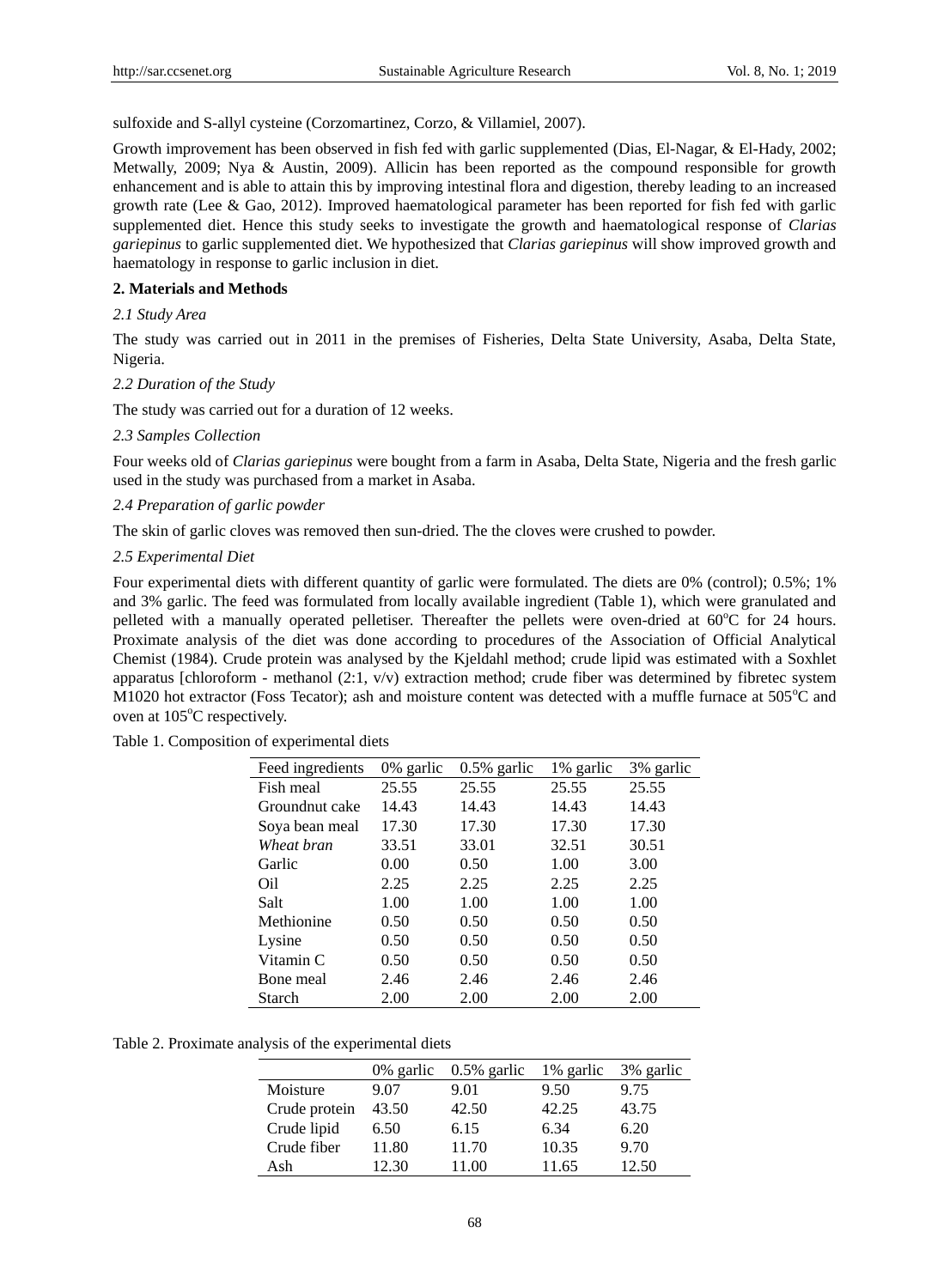## *2.6 Experimental Design*

Fingerlings were acclimatized in tanks for a period of two weeks so as to enable them to adjust to the environment. The tanks were well aerated and water was maintained at a temperature of  $25^{\circ}$ C. Fishes were stocked into four tanks (according to the diet type) at a stocking density of 15 fish per tank. Each of the tanks had three replicates. Fishes were fed at 3% live body weight twice daily (8:00 a.m. and 6:00 p.m.). The feeding rate was readjusted as fishes increased in weight.

## *2.7 Growth*

This was done in terms of weight (g) and in total length (cm) Fish growth was evaluated weekly.

The percentage weight gain was calculated as:

Weight gain  $(\%) = 100$  (Final Body Weight - Initial Body Weight).

## *2.8 Collection of Blood Sample*

Blood samples were collected from the caudal vein of fish before the commencement of the experiment and weekly during the study with the aid of a syringe. Blood samples were instantly placed into an EDTA bottle to keep blood from clotting. Blood was estimated for total white blood cells (WBC) count, red blood cells (RBC) counts, pack cell volume (PCV), haemoglobin (Hb) and plasma protein. Total WBC and RBC counts were estimated with the Neubauer haemocytometer. PCV was analysed using a microhaematocrit centrifuge for 10 minutes at 1200pm and the result was read using a microhematocrit reader. Hb was analysed by the Cyamethaemoglobin method and plasma protein with the aid of a refractometer.

## *2.9 Analysis of Data*

Data passed the test for homogeneity of variance (Levene's test) and normality of distribution (Kolmogorov-Smirnov test). A one- way analysis of variance (ANOVA) was used to test for the effect of garlic supplemented feed on growth and also on haematological parameters. Where a significant result is found (p<0.05), the Tukey test was used for all post-hoc multiple comparisons to analyse for significant difference among treatments

## **3. Results**

At the end of the experiment, the weight of *C. gariepinus* in all the treatment groups increased from the initial weight. Fish in the 0.5% treatment group had a higher weight gain, which was however not different (ANOVA:  $F= 2.65$ ,  $P = 0.06$ ) from those fed on 0% (control); 1% and 3% diets (Figure 1A). The total length of *C*. *gariepinus* in 0.5% group was greater (ANOVA: F= 19.1, *P* <0.001) than those in the control group and those in 1% and 3% garlic supplemented group (figure 1B).

The WBC counts of fish fed various levels of garlic supplemented garlic showed continuous weekly increase unlike those of the control group (0%) which was virtually constant all through the study (Figure 2). Of the fishes fed the various garlic supplemented diets, the 0.5% concentration had higher (ANOVA:  $F = 774$ ,  $P <$ 0.0001) WBC counts.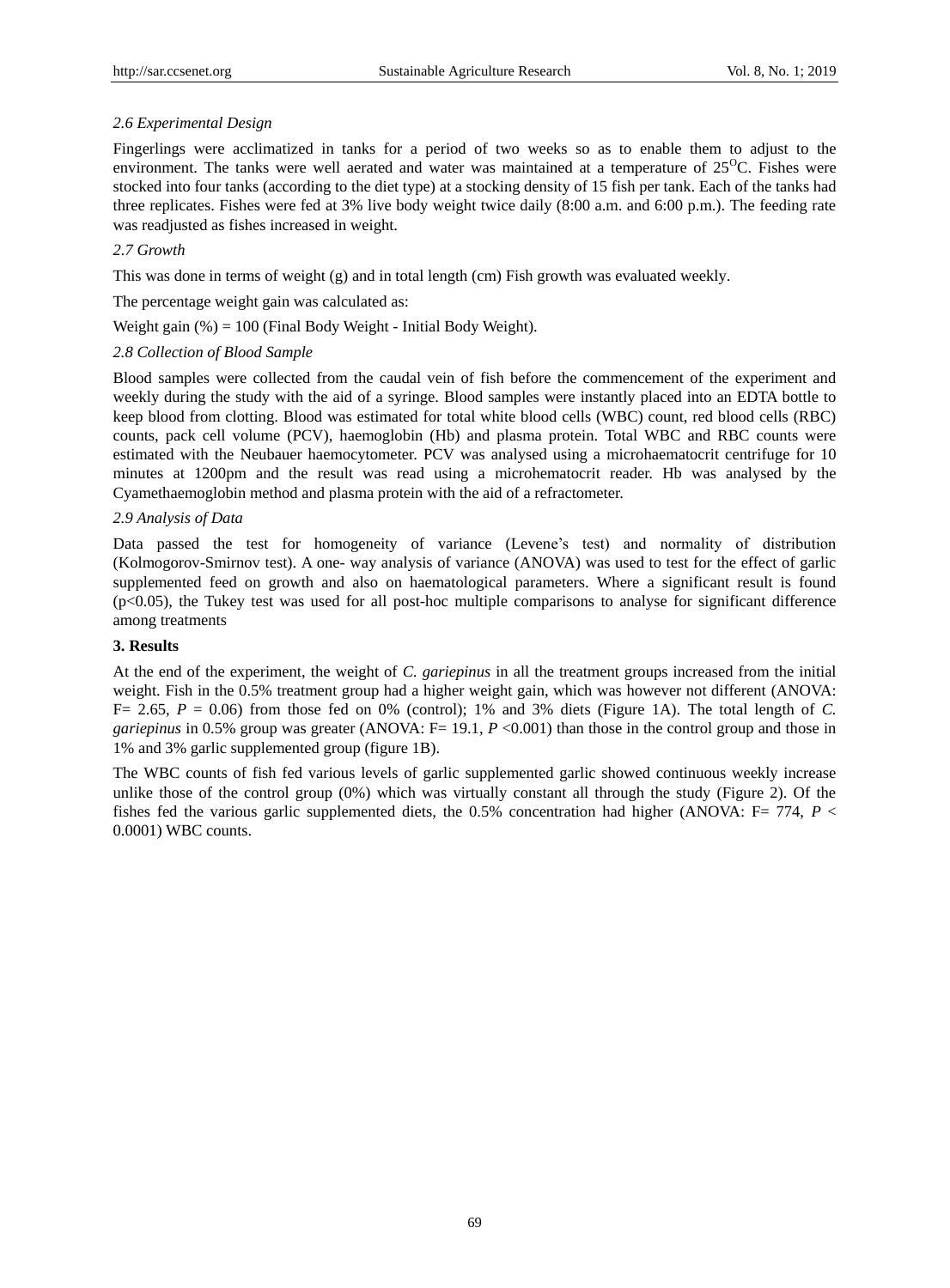

Figure 1. (A) Mean weight (B) Mean total length of *Clarias gariepinus* which fed on four levels of garlic supplemented diet over 12 weeks period



Figure 2. Mean white blood cell count  $x10^{12}$  of *Clarias gariepinus* which fed four on levels of garlic supplemented diet over 12 weeks period

Similarly, the final RBC count of the garlic supplemented treatment groups was higher (ANOVA: F= 1298, p<0.0001) than those fed garlic-free diet (control group). However, among the garlic supplemented groups, fish in 0.5% garlic diet had higher (*P* <0.05) RBC count (Figure 3A).

PCV and Hb of *C. gariepinus* that fed the various garlic supplemented diets were significantly higher (*P* <0.05) when compared to those fed the control diet. However, fishes in 0.5% concentration had higher PCV (ANOVA: F=295, *P* <0.001) and Hb (ANOVA: F=127, *P* <0.001) than those in the other concentrations (Figure 3B and 4A).

No differences (ANOVA: F=2.6, *P* =0.06) were observed in the plasma protein of fish fed the various experimental feeds. However, the volume of plasma protein in the 0.5% treatment group was higher compared to the plasma protein of fish in the control, 1% and 3% groups.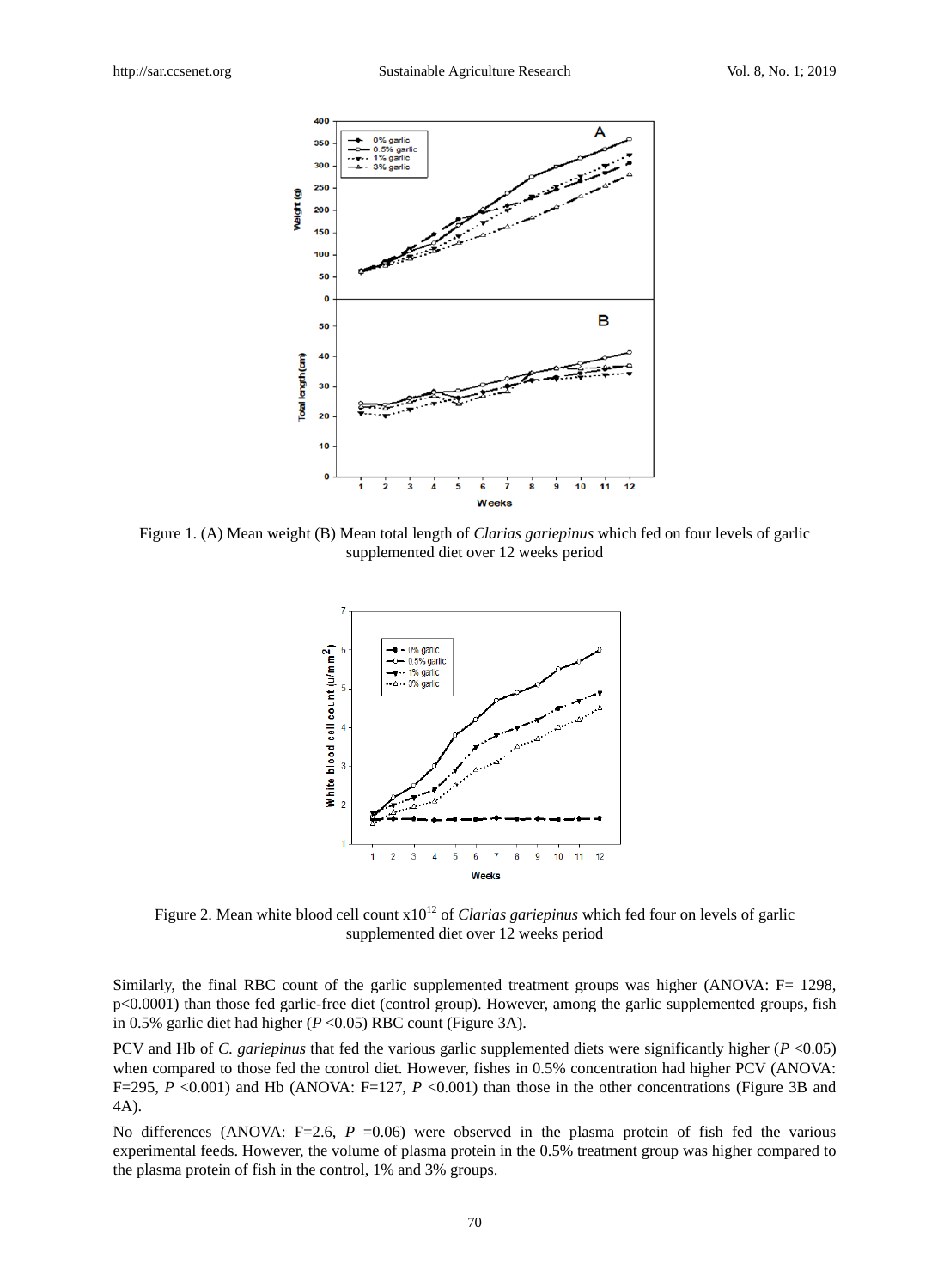

Figure 3. (A) Mean red blood cell count x1012 (B) Mean packed cell volume of Clarias gariepinus which fed four levels of garlic supplemented diet over 12 weeks period. The data represent mean ± SE of three replicates per treatment group. Letters a, b, c and d represent a significant difference (p< 0.05, Tukey).



Figure 4. (A) Mean haemoglobin count (B) Mean plasma protein of Clarias gariepinus which fed four levels of garlic supplemented diet over 12 weeks period. The data represent mean ± SE of three replicates per treatment group. Letters a, b, bc and c represent a significant difference (p< 0.05, Tukey)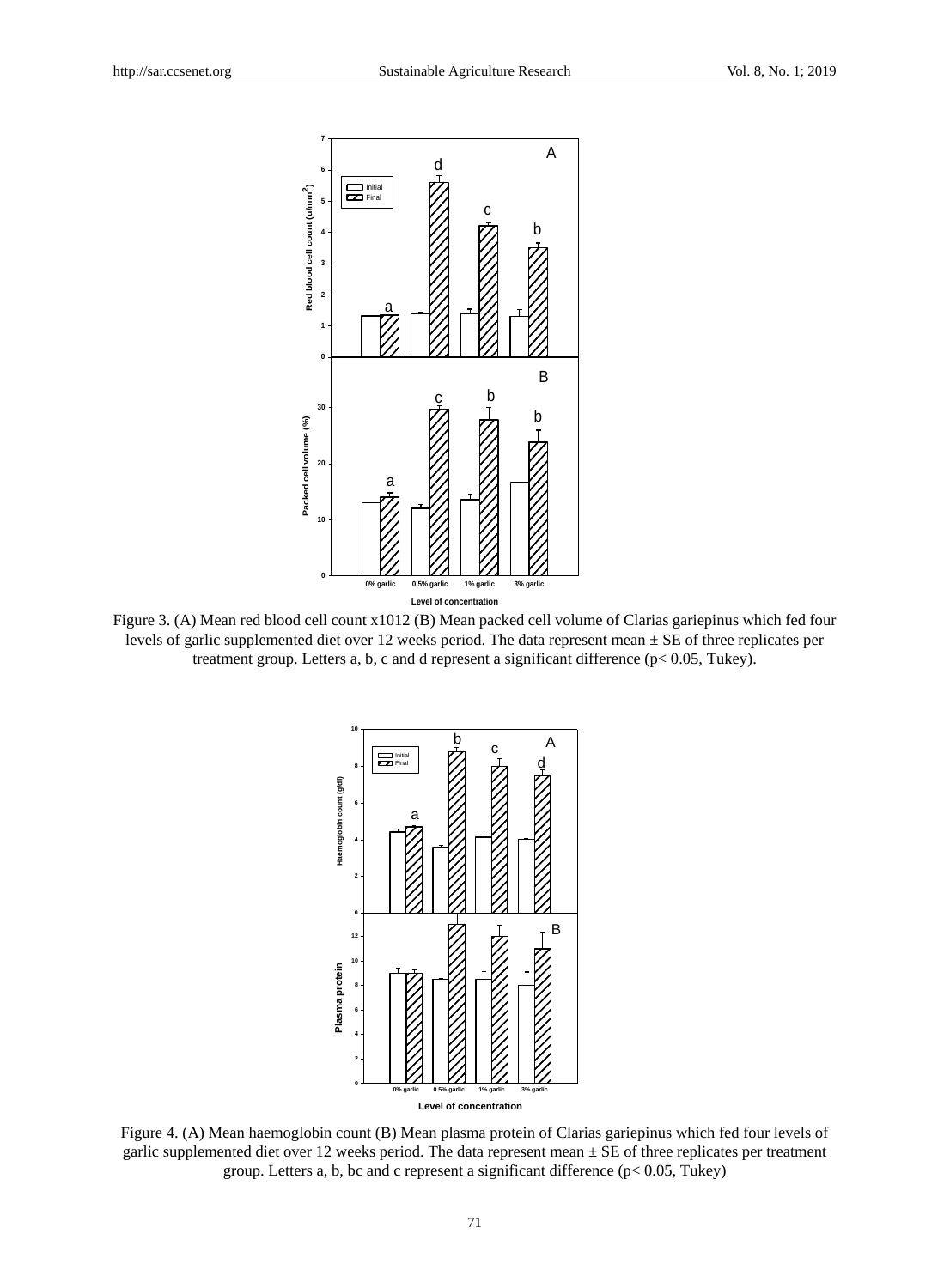#### **4. Discussion**

The objective of this study was to investigate the growth and haematological response of *Clarias gariepinus* fingerlings to garlic supplemented diet. In order to achieve this, fish were fed with diets containing various concentrations of garlic for a period of twelve weeks. The diets were 0% garlic (control); 0.5% garlic; 1% garlic and 3% garlic. At the end of the experiment, no differences were observed in the weight gain of *Clarias gariepinus* fed the various experimental diets. However, fish fed garlic supplemented diet had a higher total length compared to fish in the control group. The similar weight gain among *C. gariepinus* in the various treatment groups shows that garlic at an inclusion rate of 0.5%; 1% and 3% has no effect on the weight gain of *C. gariepinus*. This result is consistent with those of Ndong and Fall (2011) who observed that garlic inclusion in diets at a rate of 0.5g/kg did not result in a significant weight gain in juvenile hybrid tilapia (*Oreochromis niloticus* x *Oreochromis aureus*). However, Amin, Milad, Mohammad, Iraei, & Morteza (2010) reported that garlic supplemented diet led to improved weight gain in rainbow trout (*Oncorhynchus mykiss*). This may be due to the higher rate of garlic in the diet compared to those used in this study. Increased weight gain has also been recorded by Dias et al. (2002) and Metwally (2009) for fish fed garlic supplemented diet.

WBC counts had a progressive weekly increase in fish fed the various garlic inclusions in diet with the exception of the control group. The improved WBC number observed in *C. gariepinus* fed the various garlic supplemented diets asserts the ability of garlic to improve immunological functions of fish blood. This finding concurs with Martins et al. (2002) who stated that garlic inclusion in diet is able to improve the WBC number of fish. Similarly, Ndong and Fall (2011) noted that the WBC count significantly increased in juvenile hybrid tilapia fed 0.5% garlic supplemented diet.

Likewise, red blood cell count, packed cell volume and haemoglobin level of fish fed the various levels of garlic supplemented diet was significantly greater than the control. This result agrees with Seeley, Stephens, and Tate (1992); Dias et al. (2002); Shalaby et al. (2006) and Lee and Gao (2012) who all stated that garlic increased the RBC count, PCV and Hb of fish.

Plasma protein was found to increase in all the garlic supplemented treatment groups but was however not significantly different from those of the control group which remained virtually unchanged. Increased levels of plasma protein have been recorded in fish fed with different concentrations of garlic in diets (Jha, Pal, Sahu, Kumar, & Mukherjee, 2007; Nya & Austin, 2009; Shalaby et al., 2006; Thanikachalam, Kasi, & Rathinam, 2010).

## **5. Conclusion**

This study shows that garlic supplemented diet yields more increase in total length and volume of haematological parameters of *C. gariepinus*. Garlic inclusion in fish diet is therefore of benefits in aquaculture.

## **Acknowledgement**

The authors will like to appreciate Delta State University, Asaba Campus, Asaba for allowing the research to be conducted on their research farm.

## **References**

- Ahmadifar, E., Azari, T. G., & Sudagar, M. (2009). Growth performance, survival and immunostimulation, of beluga (Huso huso) juvenile following dietary administration of alginic acid (Ergosan). *Pakistan Journal of Nutrition*, *8*(3), 227-232. https://doi.org/htttp//doi.org/10.3923/pjn.2009.227.232
- Amin, F., Milad, K., Mohammad, S., Iraei, M. S., & Morteza, S. D. (2010). Effect of garlic (*Allium sativum*) on growth factors, some hematological parameters and body compositions in rainbow trout (Oncorhynchus mykiss). *Aquaculture, Aquariu ,Conservation & Legislation; Cluj-Napoca*, *3*(4), 317-323.
- Corzomartinez, M., Corzo, N., & Villamiel, M. (2007). Biological properties of onions and garlic. *Trends in Food Science & Technology*, *18*(12), 609-625. https://doi.org/10.1016/j.tifs.2007.07.011
- Dias, A. S., El-Nagar, G. O., & El-Hady, Y. M. (2002). Evaluation of Nigella sativa (black seed, baraka), *Allium sativum* (garlic) and BIOGEN as feed additives on growth performance and immunostimulants of Oreochromis niloticus fingerlings. *Suez Canal Veterinary Medical Journal*, *1*, 745-750.
- FAO/WHO/OIE. (2006). *Expect consultation on antimicrobials in use in aquaculture and antimicrobial resistance* (pp. 13-16). Seoul Republic of South Korea.
- Fazlolahzadeh, F., Keramati, K., Nazifi, S., Shirian, S., & Sefi, S. (2011). Effect of garlic (*Allium sativum*) on hematological parameters and plasma activities of ALT and AST of Rainbow trout in temperature stress.